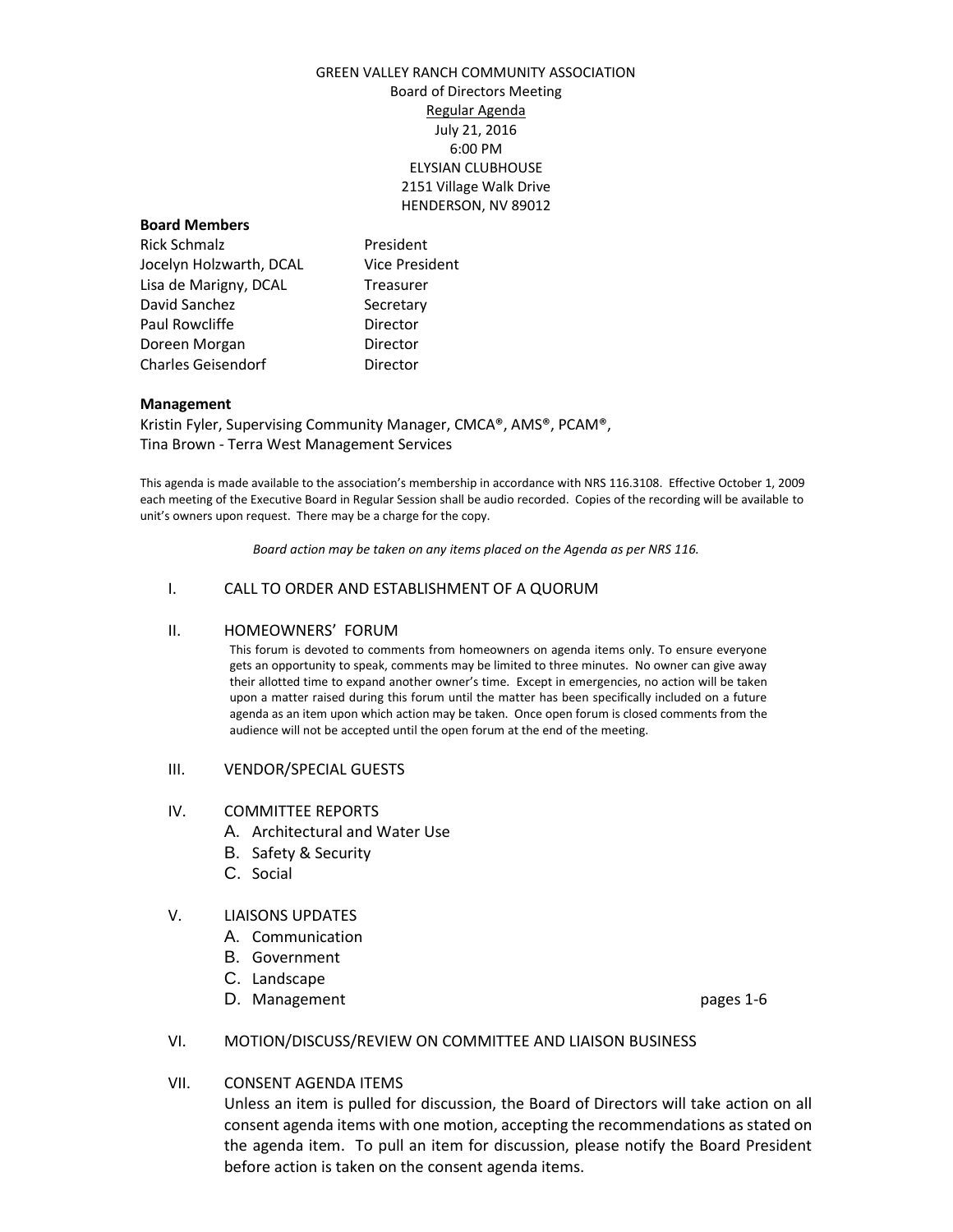| A. Approval of Minutes - June 16, 2016      | pages 7-10  |
|---------------------------------------------|-------------|
| B. 2015 Approved Landscape Proposals Report | page 11     |
| C. 2016 Approved Landscape Proposals Report | page 12     |
| D. Acceptance of Financials -May 2016       | pages 13-18 |
| E. Review of Litigation Disclosure          | pages 19-22 |
| F. Next Meeting - August 18, 2016           |             |
|                                             |             |
| G. Annual Calendar - Draft                  | pages 23-24 |
| H. Priorities/Goals                         | page 25     |
| Reserve Expense Report                      | pages 26-c  |
| 2015 Reserve Projects moved to 2016<br>J.   | page 27     |
| K. 2016 Pending Reserve Projects            | page 28     |

- VIII. Open Sealed Bids Motion/Discuss/Review to approve management to open sealed bids
- IX. FINANCIAL A. Treasurers Report
- X. UNFINISHED BUSINESS
	- A. RFP for park furniture for Summit Ridge Park Motion/Discuss/Review to approve/deny/postpone the RFP for installation of new park furniture at the Summit Ridge Park pages 31-33
	- B. Phase 3 wall repair and paint and parts of Phase 2 Motion/Discuss/Review to open bids and possibly approve/deny/postpone the Phase 3 wall repair and paint and parts of Phase 2 pages 34-35
		- 1. Intertex pages 36-52
		- 2. RSI pages 53-110
		- 3. GB Group pages 111-121
- - C. Pre-Approve Paint Scheme for Stags Leap Motion/Discuss/Review to approve/deny/postpone the removal of the current and replacement with new **new color at meeting new color at meeting**

# XI. NEW BUSINESS

- A. Pre-Approve Paint Scheme for Crystal Springs Motion/Discuss/Review to approve/deny/postpone the removal of the current and replacement with new schemes **new color at meeting**
- B. Pre-Approve Paint Scheme for Richmond Terrace Motion/Discuss/Review to approve/deny/postpone the removal of the current and replacement with new **new color at meeting new color at meeting**
- C. Repair and/or Replace Pillar Caps and Stucco damage Motion/Discuss/Review to approve/deny/postpone the Intertex proposal to repair/replace pillar cap and stucco damage pages 122-150
- D. Replace damaged Pillar Caps at Murmuring Sands and install asphalt on Walnut Village – Motion/Discuss/Review to approve/deny/postpone the Intertex proposal to replace the damaged pillar caps Murmuring Sands and installation of asphalt path by Walnut Village pages 151-156
- E. RFP for Josh Stevens Park Playground and surface Motion/Discuss/Review to approve/deny/postpone the RFP for Josh Stevens Park pages 157-164
- F. Golf Cart/Utility Vehicle Motion/Discuss/Review to approve/deny/postpone the purchase of the golf cart/utility vehicle pages 165-178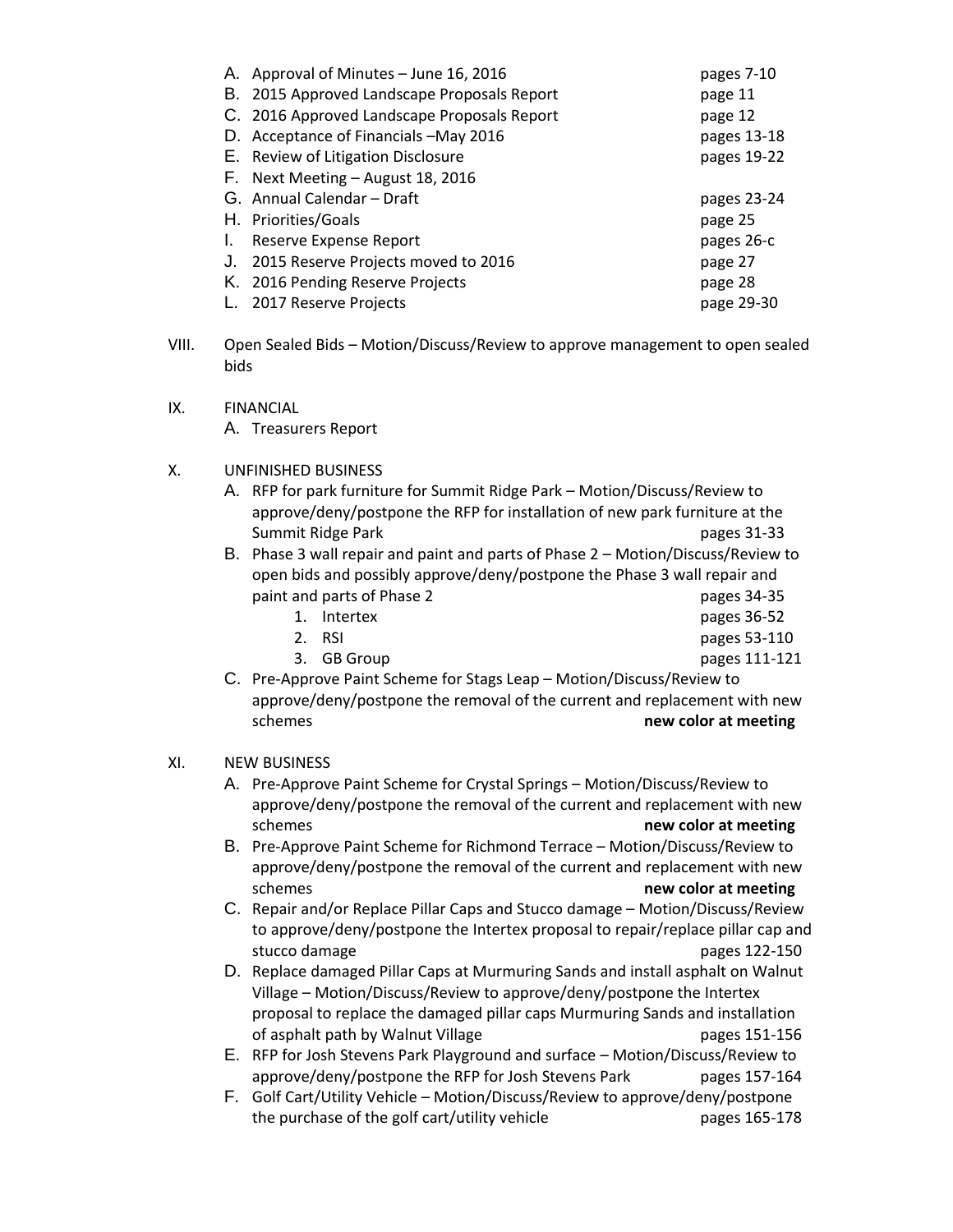|    | G. Replace the bollards from Cozy Hill to Paseo Vista Park to LED poles-         |               |  |
|----|----------------------------------------------------------------------------------|---------------|--|
|    | Motion/Discuss/Review to approve/deny/postpone the proposal from ISG to          |               |  |
|    | replace the bollards to LED poles                                                | pages 179-183 |  |
| Н. | Install new lights at the Cozy Hill and Carnegie corners - Motion/Discuss/Review |               |  |
|    | to approve/deny/postpone the proposal from ISG to install new lighting at the    |               |  |
|    | Cozy Hill and Carnegie corners                                                   | pages 184-189 |  |
| I. | Bobtail Park Playground Equipment - Motion/Discuss/Review to open the            |               |  |
|    | sealed bids and approve/deny/postpone the installation of a new playground       |               |  |
|    | equipment                                                                        | pages 190-196 |  |
| J. | Landscape Enhancement List - Motion/Discuss/Review to                            |               |  |
|    | approve/deny/postpone the Jaramillo proposals for landscape enhancement          |               |  |
|    |                                                                                  | Page 197      |  |
|    | 06281601KC - Green Valley Parkway south of Wingbrook<br>1.                       |               |  |
|    |                                                                                  | Pages 198-199 |  |
|    | 2.<br>06281603KC - Dakota Station roundabout                                     | pages 200-201 |  |
|    | 06281604KC - Midbar Temple along Paseo Verde<br>3.                               | pages 202-204 |  |
|    | 06281607KC - Cozy Hill and Goose Hollow<br>4.                                    | pages 205-206 |  |
|    | K. Enhancement of Cul de Sacs - Motion/Discuss/Review to                         |               |  |
|    | approve/deny/postpone the Jaramillo proposals for Cul de Sacs enhancement        |               |  |
|    |                                                                                  | Page 207      |  |
|    | 06271601KC - Graythorn Mountain<br>1.                                            | pages 208-209 |  |
|    | 06271602KC - Trailside<br>2.                                                     | pages 210-211 |  |
|    | 06271603KC - Whirlwind<br>3.                                                     | pages 212-213 |  |
|    | 06271604KC - Coyote Pass<br>4.                                                   | pages 214-215 |  |
|    | 5.<br>06271605KC - Buckeye Hill                                                  | pages 216-217 |  |
|    | 06271606KC - Cedar Hill<br>6.                                                    | pages 218-219 |  |
|    | 06271607KC - Summerside<br>7.                                                    | pages 220-221 |  |
|    | 06271608KC - Tanglewood<br>8.                                                    | pages 222-223 |  |
|    | 06271609KC - Redwing Village<br>9.                                               | pages 224-225 |  |
|    | 10. 06271610KC - Antelope Hill                                                   | pages 226-227 |  |
|    | 11. 06271611KC - Whitewater Village                                              | pages 228-229 |  |
|    | 12. 06271612KC - Sunset Ridge                                                    | pages 230-231 |  |
|    | 13. 06271613KC - Kachina Mountain                                                | pages 232-233 |  |
|    | 14. 06271614KC - Thunder Ridge                                                   | pages 234-235 |  |
|    | 15. 06271615KC - Desert Forest                                                   | pages 236-237 |  |
|    | 16. 06271616KC - Songbird                                                        | pages 238-239 |  |
|    | 17. 06271617KC - Treehouse                                                       | pages 240-241 |  |
|    | 18. 06271618KC - Dazzling                                                        | pages 242-243 |  |
|    | 19. 06271619KC - Woodspring                                                      | pages 244-245 |  |
|    | 20. 06271620KC - Walnut Village                                                  | pages 246-247 |  |
|    | 21. 06271621KC - Bluebell Point                                                  | pages 248-249 |  |
|    | 22. 06271622KC - Chestnut Ridge Circle                                           | pages 250-251 |  |
|    | 23. 06271623KC - Chestnut Ridge Court                                            | pages 252-253 |  |
|    | 24. 06271624KC - Donlon                                                          | pages 254-255 |  |
|    | 25. 06271625KC - Firefox                                                         | pages 256-257 |  |
| L. | 2017 Budget - Motion/Discuss/Review to approve/deny/postpone the 2017            |               |  |
|    | budget                                                                           | pages 258-262 |  |
|    | M. Sidewalk Repairs - Motion/Discuss/Review to approve/deny/postpone the         |               |  |
|    | proposal from Intertex to replace sidewalk panels<br>pages 263-269               |               |  |
|    | N. Wall Repairs - Motion/Discuss/Review to approve/deny/postpone the proposal    |               |  |
|    | from Intertex to do wall repair<br>pages 270-274                                 |               |  |